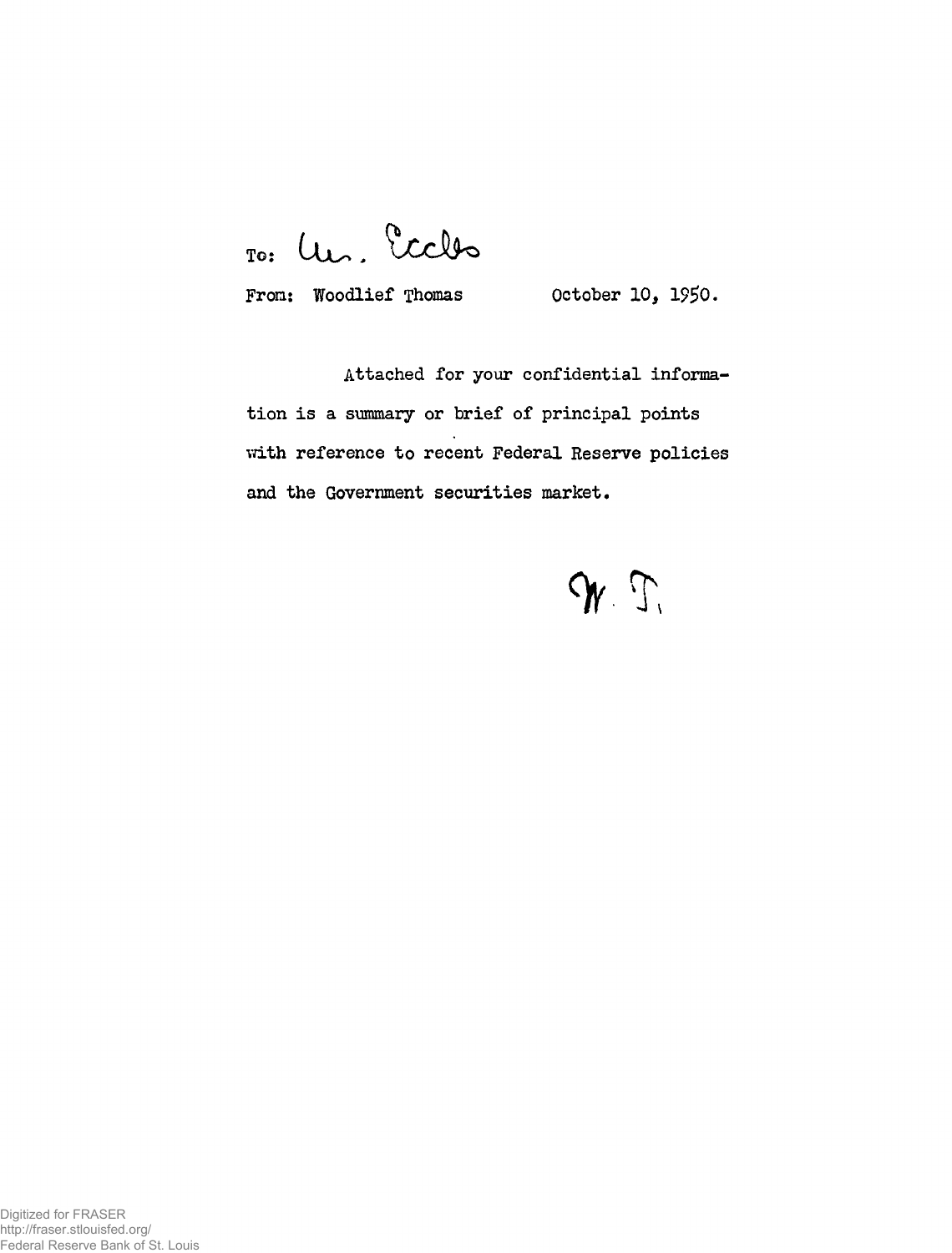## FEDERAL RESERVE POLICIES AMD GOVERNMENT SECURITIES

## Nature of Problem

- 1. Grave inflationary dangers are presented by the defense program. because of
	- (a) Increase in national income resulting from additional Government expenditures without increase in goods available to consumers.
	- (b) Possible shortages and rising prices give stimulus to increased buying financed from accumulated savings or borrowing as well as from increased income.
- 2. Limited program does not require comprehensive harness of rationing and price controls, but general limitations of buying power through vigorous fiscal and credit restraints, as stated in President's Liidyear Economic Report

"First of all, for the immediate situation, we should rely in major degree upon fiscal and credit measures. These general measures can be helpful not only in restraining inflationary pressures, but also in reducing the civilian demand for some specific products, such as automobiles and housing, thus making available for necessary military use a larger proportion of an already short supply of some critical materials. The more prompt and vigorous we are with these general measures, the less need there will be for all of the comprehensive direct controls which involve the consideration of thousands of individual situations and thus involve infinitely greater administrative difficulties and much greater interference with individual choice and initiative."

Also stated ty Senators Douglas, Fulbright, and Flanders in the Report of the Senate Banking and Currency Committee on the Defense Production Act of l?50

> "The primary method of dealing with inflation should be the coordinated use of proper monetary, credit and fiscal policies, which can actually prevent inflation. Higher taxes, on personal and corporate incomes, and excess profits taxes should be given an opportunity to work their effect, preferably before the country is placed in the economic strait-jacket of another OPA, or at least simultaneously with such controls.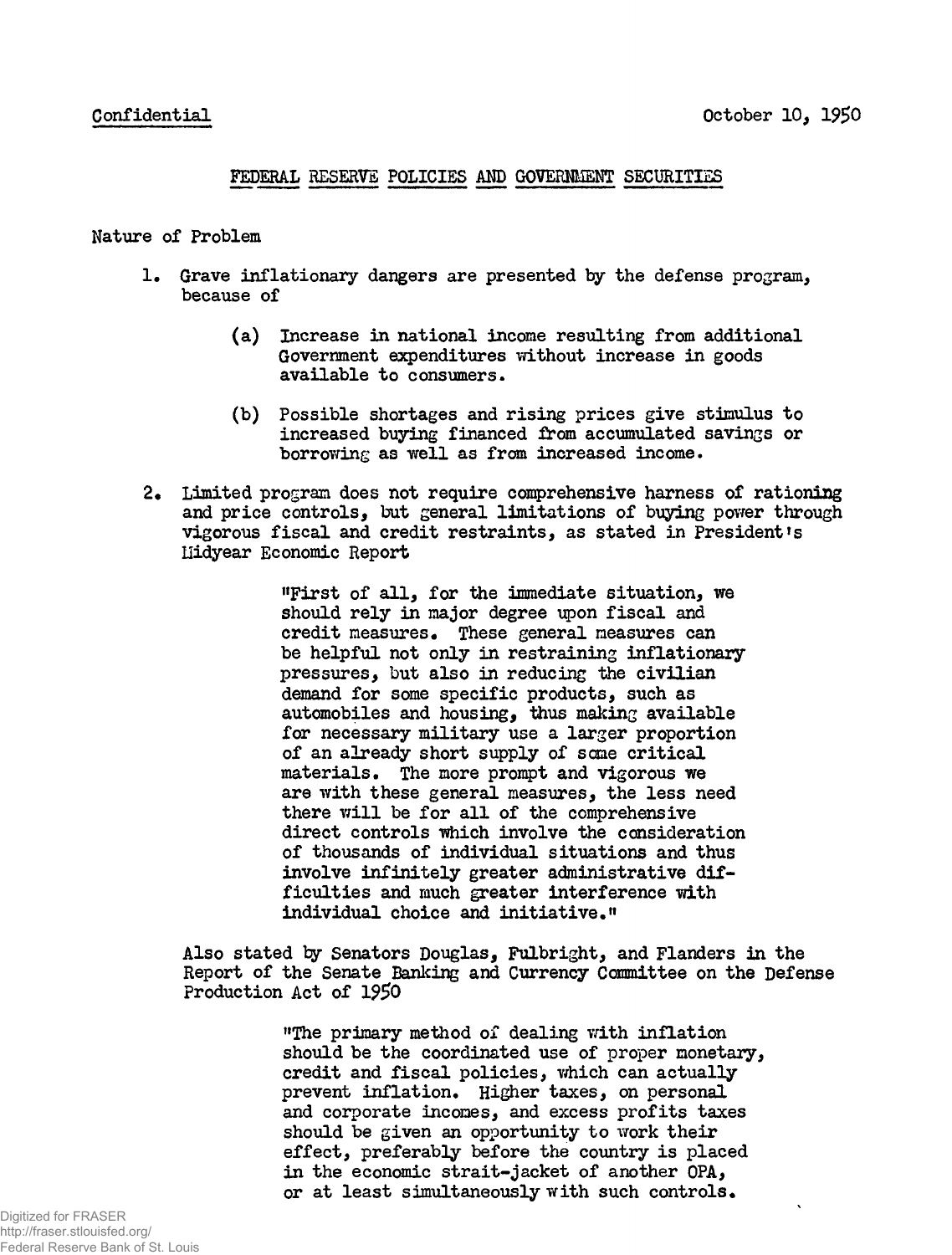Credit should be restrained by controls on installment buying, real estate credit, and general bank creditj and these controls should be coordinated with each other. The Treasury's debt-management policies should be reexanined, especially in view of the new situation, and they should be coordinated with the duties of the Federal Reserve Board to restrain credit."

Credit restrictions are important because great expansion can occur, and is occurring, before fiscal and other measures begin to operate.

> Bank loans increased  $\mu$  billion dollars in third  $quarter - unprecedented for period.$

Money supply—deposits and currency—increased 2.3 billion, about same as in inflation year, 19k7.

Turnover of existing money supply has also increased.

Reflected in sharp and continued rise of prices.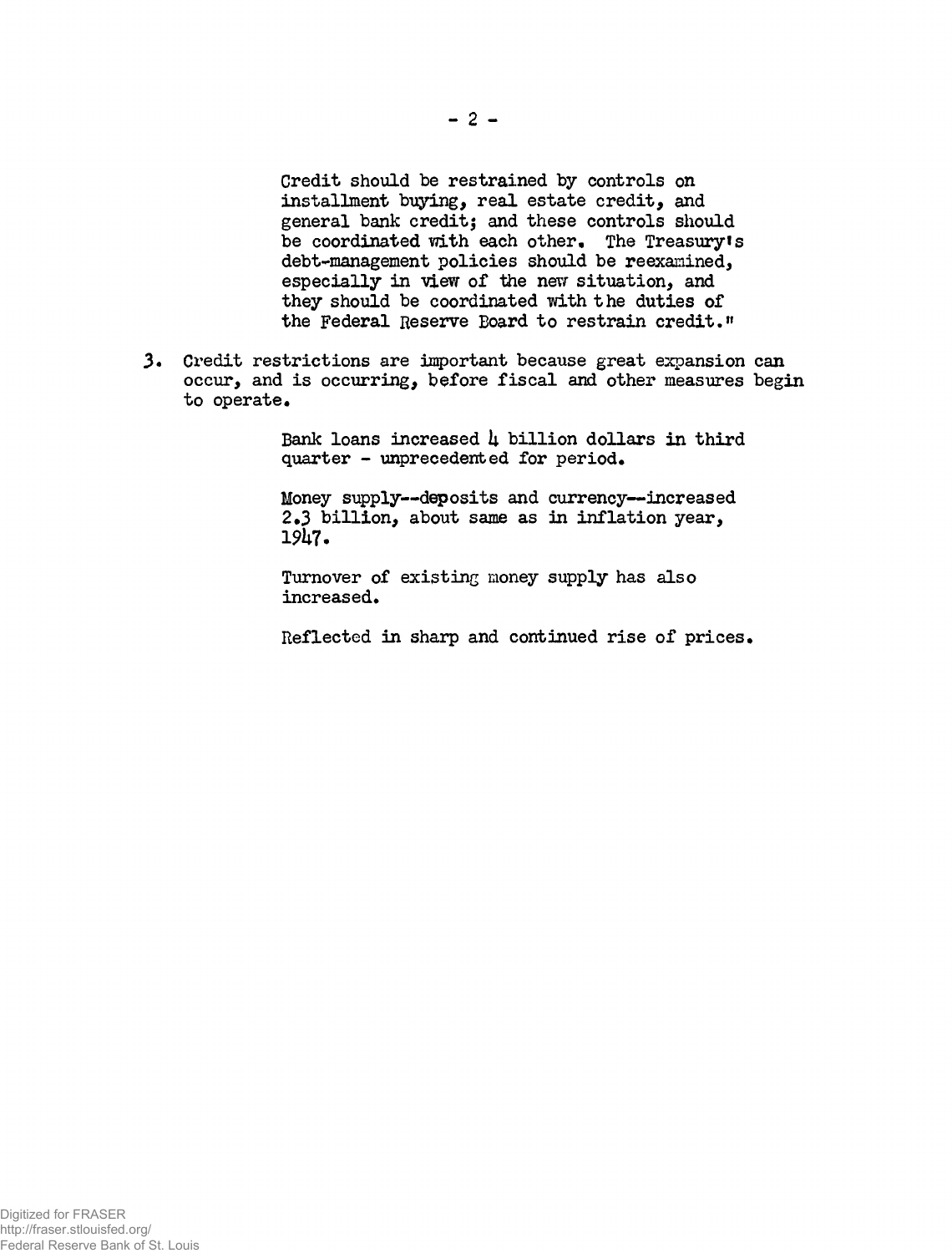- 4. Leans of credit restraint
	- (a) Selective controls restraints already applied and Board is under pressure to make very restrictive.

|                                                      | (In billions of dollars)<br>Amount<br>Outstanding | Yearly<br><b>Increase</b> |
|------------------------------------------------------|---------------------------------------------------|---------------------------|
| Consumer credit (Reg. $W$ )<br>Installment credit    | 21.0<br>(13.0)                                    | 1.5<br>(3.4)              |
| Real Estate credit (Reg. X)<br>Nonfarm mortgages     | 41.0                                              | 6.0                       |
| Security loans (Reg. T)<br>Debit balances at brokers | 1.2                                               | .5                        |

(b) General controls over supply and cost of bank reserves.

Much more important, broader in scope, and more basic. Affect commercial banks, which are ultimate source of all credit and money supply.

|                              | (Estimates)             |                    |
|------------------------------|-------------------------|--------------------|
|                              | Sept. 30<br>Outstanding | Yearly<br>Increase |
| Loans & investments, total   | 123.8                   | $+5.2$             |
| Toans                        | 48.9                    | $+7.2$             |
| U. S. Government obligations | 63.1                    | -3.6               |
| Other securities             | 11.8                    | $+1.6$             |
| Reserves with F. R. Banks    | 16.7                    | +.7                |
| Required                     | 15.9                    | + .7               |
| Applied through              |                         |                    |

- (1) Rediscount rate on advances to banks, now  $1-3/4$  per cent
- (2) Reserve requirements now near legal maximum average about 16 per cent of deposits
- (3) Open market operations buying and selling Government securities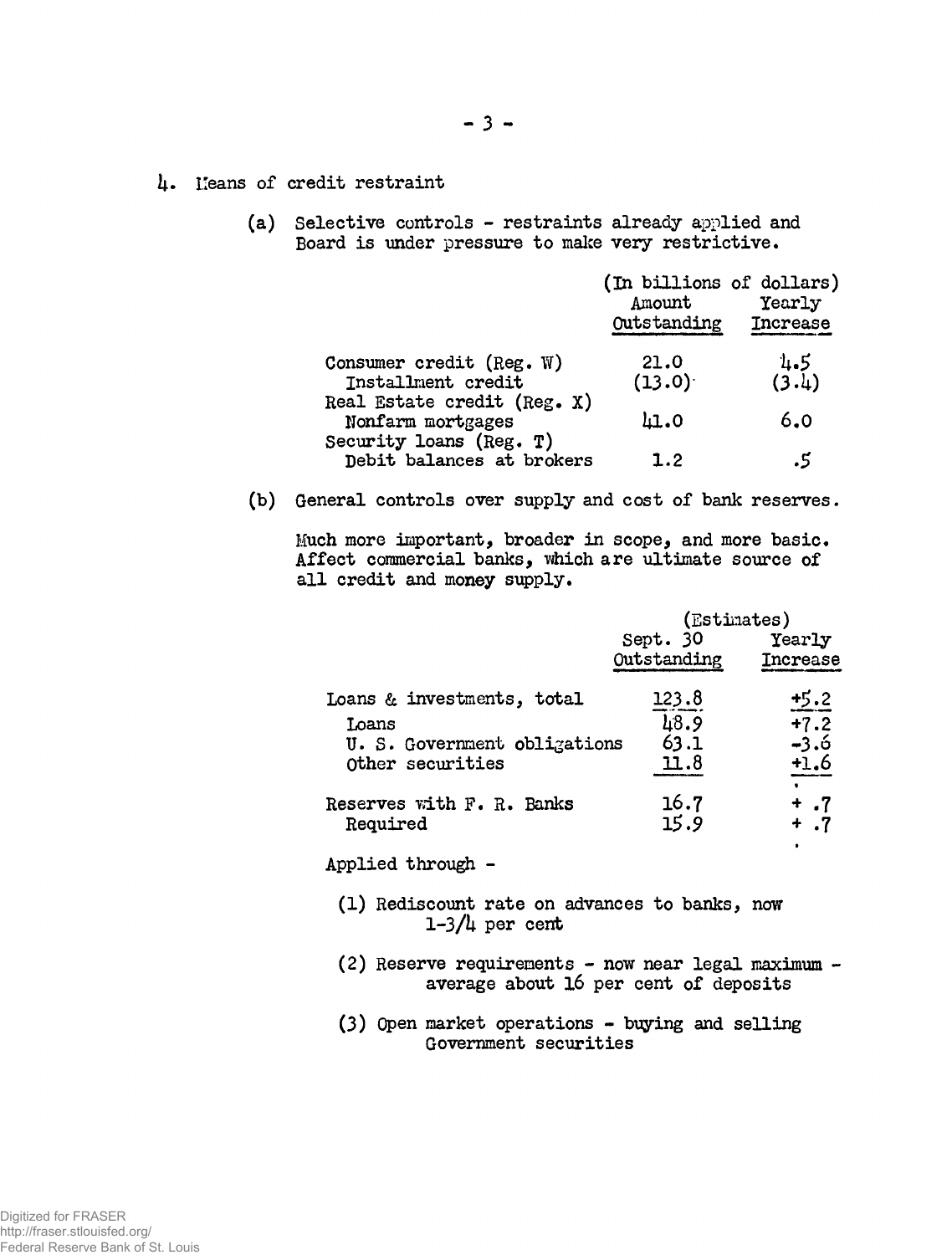- \$. Principal source of increased credit arises from sales by banks and others of short-term securities to the Federal Reserve.
	- $(a)$  Traditionally source was member bank borrowing at rediscount rate from Federal Reserve, supplemented by occasional open market operations.
	- (b) Because of great importance of public debt in the economy, however, Federal Reserve has responsibility to maintain orderly market, and must buy or sell regularly.
	- (c) But to buy at fixed rate of interest below prevailing rates in market encourages banks to sell Government securities in order to make other loans.
	- (d) Purchases by Federal Reserve increase bank reserves, which provide basis for six-fold expansion in bank credit.
	- (e) Process illustrated by events since May 3 -

Treasury attempted to r efund issues maturing June 1 and July 1 and again September 15 and October 1 with 13-month notes at  $1-1/4$  per cent, which was below prevailing market rate.

Refunding made possible only by Federal Reserve purchases. In August and September System bought  $8$ billion of maturing issues, added to  $2.4$  billion previously held, out of 13.6 billion of total issue. Cash redemptions were  $2.4$  billion. Purchases partly offset by sales of other issues and by gold and currency outflow.

Changes in reserve position were as follows:

|                                                                                             | May 3 -<br>Aug. 16              | Aug. $16 -$<br>Oct. 4      |
|---------------------------------------------------------------------------------------------|---------------------------------|----------------------------|
| Federal Reserve holdings of<br>U. S. securities<br>Treasury bills<br>Certificates and notes | - .1<br>$+2.0$                  | $-2.9$<br>$+1.8$           |
| <b>Bonds</b><br>Total<br>Other principal factors                                            | $-1.4$<br>$+0.6$<br>٠           | $-0.9$<br>$+1.0$           |
| affecting reserves<br>Gold stock<br>Currency in circulation<br>Hember bank reserves         | $-0.3$<br>$+0.1$                | $-0.5$<br>$-0.2$           |
| Total<br>Required<br><b>Excess</b>                                                          | $+0.3$<br><b>40.L</b><br>$-0.1$ | $+0.3$<br>$+0.2$<br>$+0.2$ |

Digitized for FRASER http://fraser.stlouisfed.org/ Federal Reserve Bank of St. Louis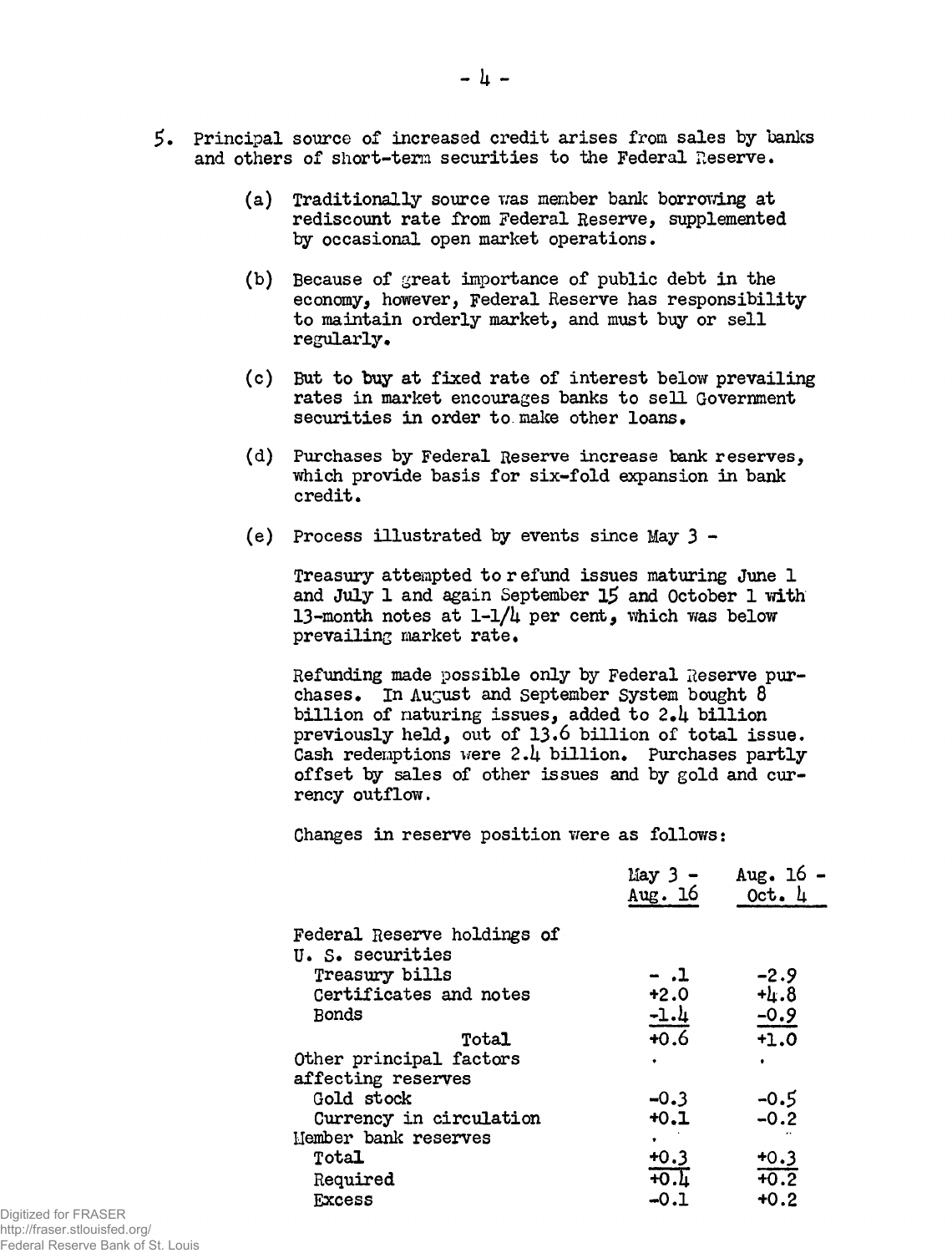- 6. Federal Reserve can not restrain credit while it continues to expand reserves in this manner.
	- (a) Limitation on purchases would result in rise in shortterm interest rates,

If banks continue to try to sell to obtain funds  $\overline{\text{to}}$  lend.

- (b) Higher rates (lower prices of securities) would have following results -
	- (1) Discourage bank sales of securities.
	- (2) Rise in rates would bring in buyers other than Federal Reserve - no increase in reserves.
	- (3) Rise in interest might also discourage borrowers.
- 7. Increase in reserve requirements

Force banks to sell some of Government securities to Federal Reserve to obtain additional reserves required.

Would reduce bank's supply of liquid secondary reserves.

Discourage selling more securities to make loans.

More restrictive if short-term interest rates were permitted to rise first.

Remaining power permits increase of 2 to 2-1/2 billion in required reserves.

Member banks hold over  $\mu$ O billion of short-term Government securities, from which to meet increase.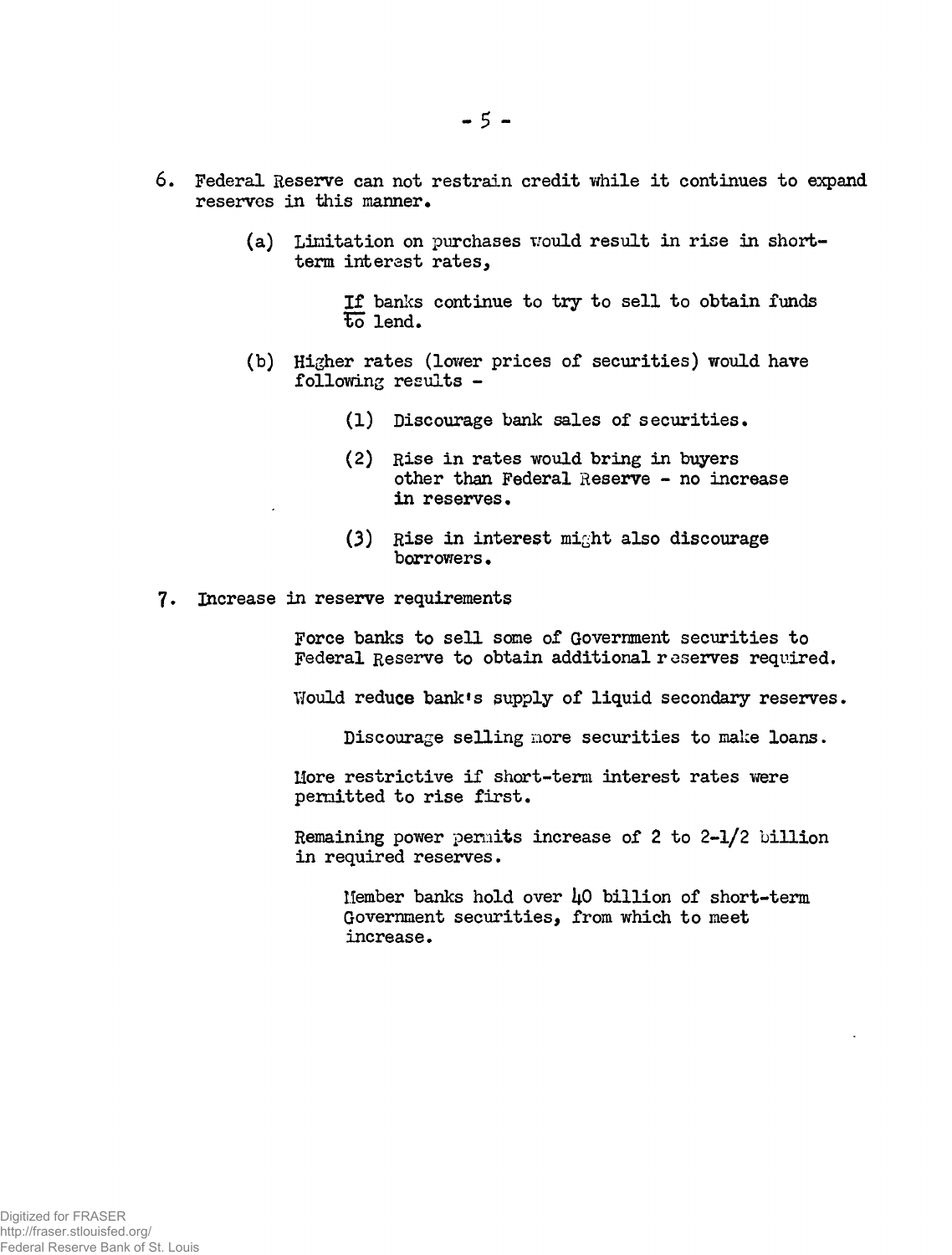8. Relation of short-term and long-term rates.

Would rise in short-term rates depress long-term bond prices below par? Probably not.

(a) Short-term rates very low relative to long-term rates,

Usually in periods of active credit demands, short-term rates have been higher.

(b) Long-term rates have been tending to decline.

Persistent investment demand.

- (c) Temporary fluctuations of speculative nature would be moderated by Federal Reserve support to bond market.
- (d) System would limit rise in short-term rates if it tended to depress bond prices.
- (e) Higher short-term rates should not diminish demand for savings bonds.

Rates are not in question.

Buyers should prefer them to marketable issues because of protection against price fluctuations.

Willingness to buy savings bonds affected more by confidence in value of dollar (avoidance of inflation) than by market prices of marketable securities.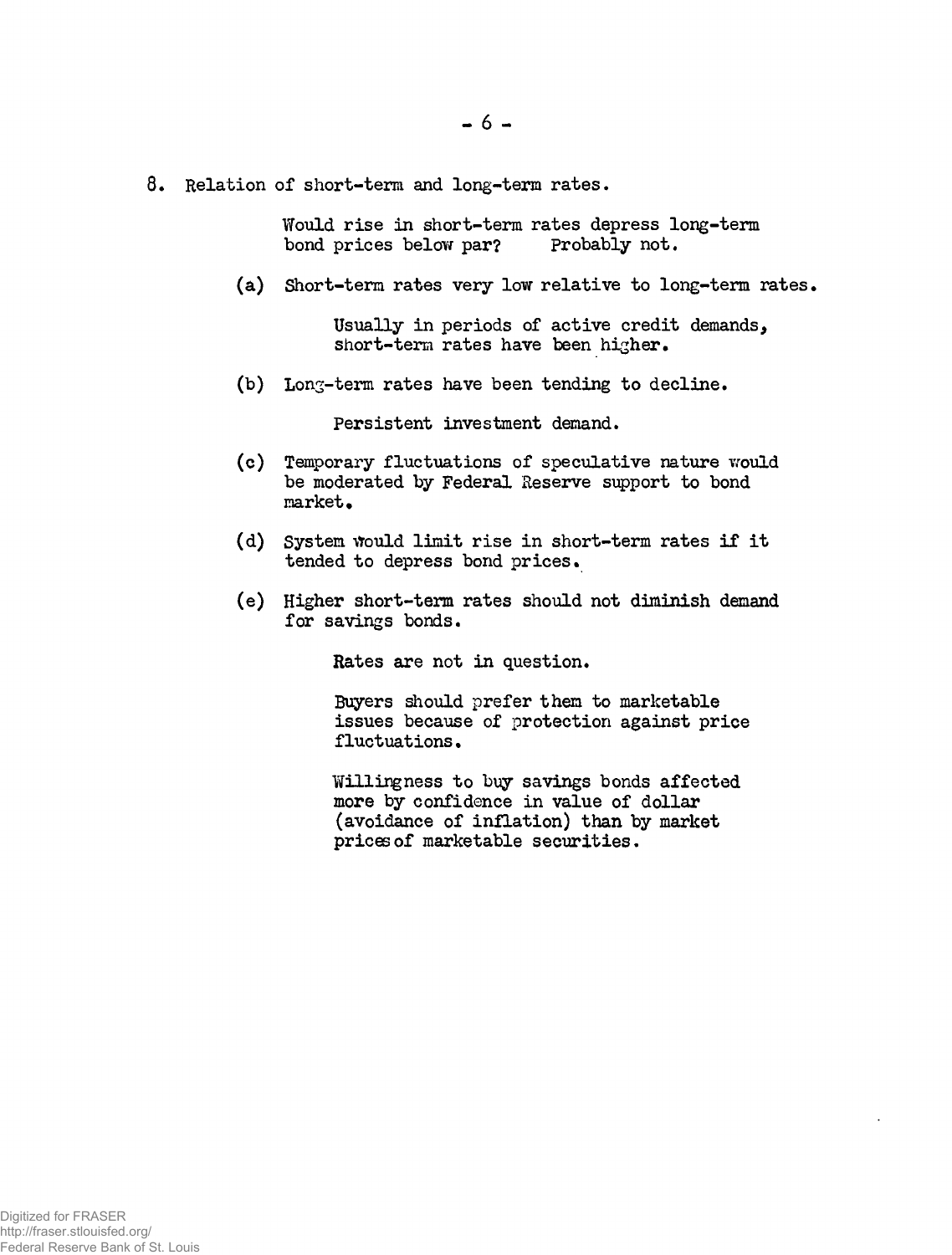- 9. Effectiveness of recent Federal Reserve policies
	- (a) Since adoption of more restrictive policy bank credit has continued to expand at unprecedented rate.
		- (1) Partly seasonal
		- (2) Partly based on earlier commitments
		- (3) Various powerful stimulants—due to defense program—could not be stopped but may have been retarded.
	- (b) No genuine test of policy
		- (1) System continued to buy maturing issues at low rates to assure success of Treasury refunding,
		- (2) Had to sell other issues to absorb increased reserves - more difficult and less effective than refraining from buying.
		- (3) Rate rise very small so far only  $1/8$ of one per cent.

Bill rate from 1.18 to 1.33 One-year rate from 1.23 to 1.35 Bonds declined slightly in price

- (c) Policy should be continued if credit is to be restrained.
	- (1) No longer necessary to support refunding.
	- (2) Banks again are selling one-year securities at current rates to obtain reserves.
	- (3) Rate structure in market is distorted rate for  $3$ -month bills  $(1.33)$  too close to supported rate on one-year notes  $(1.35)$ and below unsupported rate on one-year bonds  $(1.46)$  - should be permitted to adjust to normal relationships.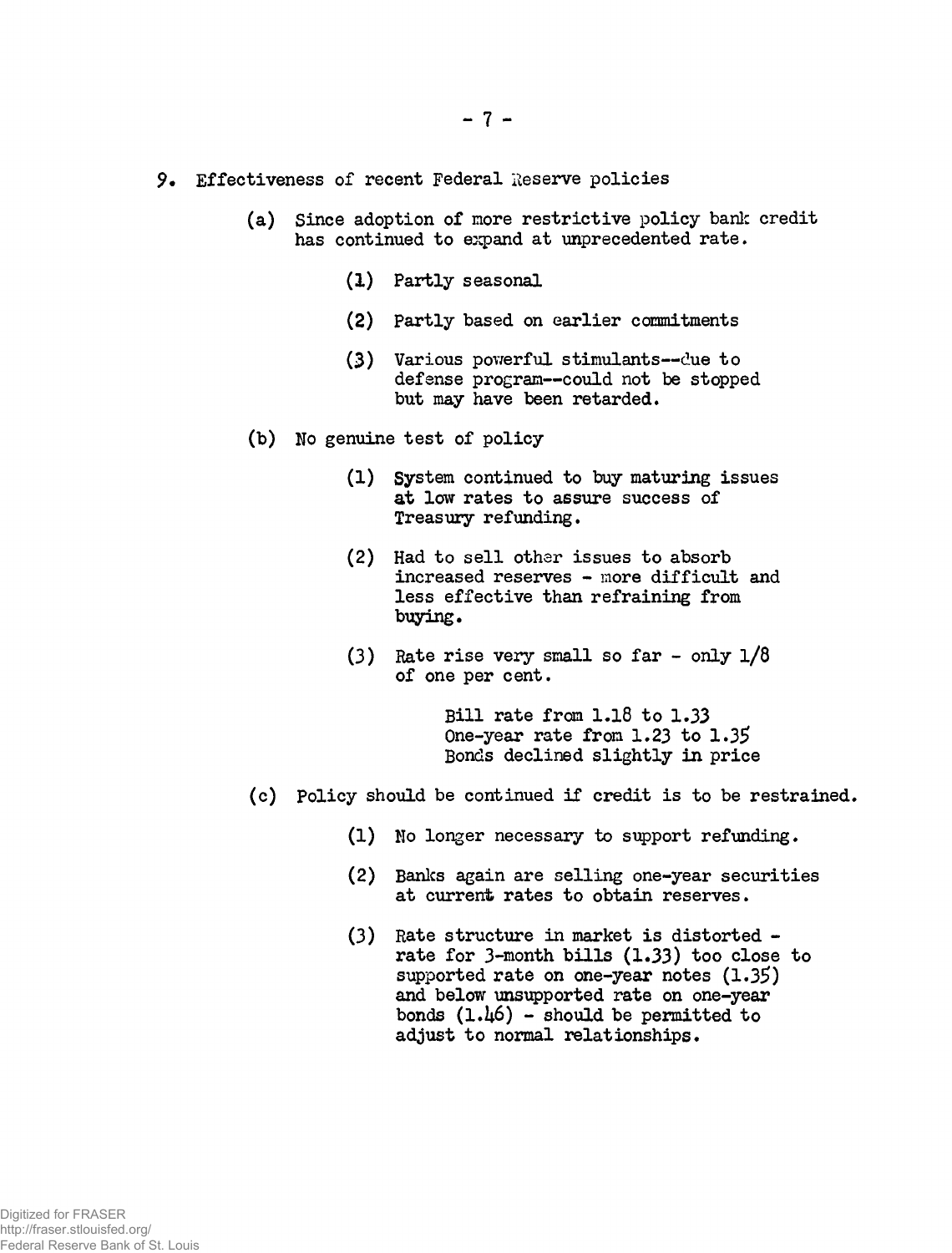Division of Responsibilities

Treasury function is to finance Government in most economical manner possible, with due regard to short-run and long-run effect on general economic growth and stability.

Should establish terms and rates on securities in accordance with market demands.

Does not have power to determine what rate of interest investors are willing to receive - rates in market are determined by supply of funds available and existing demands for them - also ty anticipations.

Unlimited Treasury borrowing at artifically low rates only possible if Federal Reserve creates additional money and bank reserves inflationary policies.

Government should avoid accusation of "rigging the market" for its own securities - will affect confidence in bonds.

Federal Reserve is resioonsible for regulating supply of credit and money in accordance with needs of commerce, industry, and agriculture with view to economic growth and stability.

Federal Reserve can create money and can to a considerable degree determine the level of interest rates.

Cannot, however, maintain a rigid level or structure of rates regardless of market forces of demand and supply, without causing either inflation or deflation.

Should not be called upon to buy any amount of Government securities at rates below those determined by market forces.

Inevitable result, in a period of strong credit demand, would be inflation.

Federal Reserve, nevertheless, has responsibility under existing conditions for maintaining orderly market for Government securities.

Should moderate market fluctuations, especially if caused by temporary or speculative forces, but should not eliminate them.

Should also for present prevent decline in long-term bond prices.